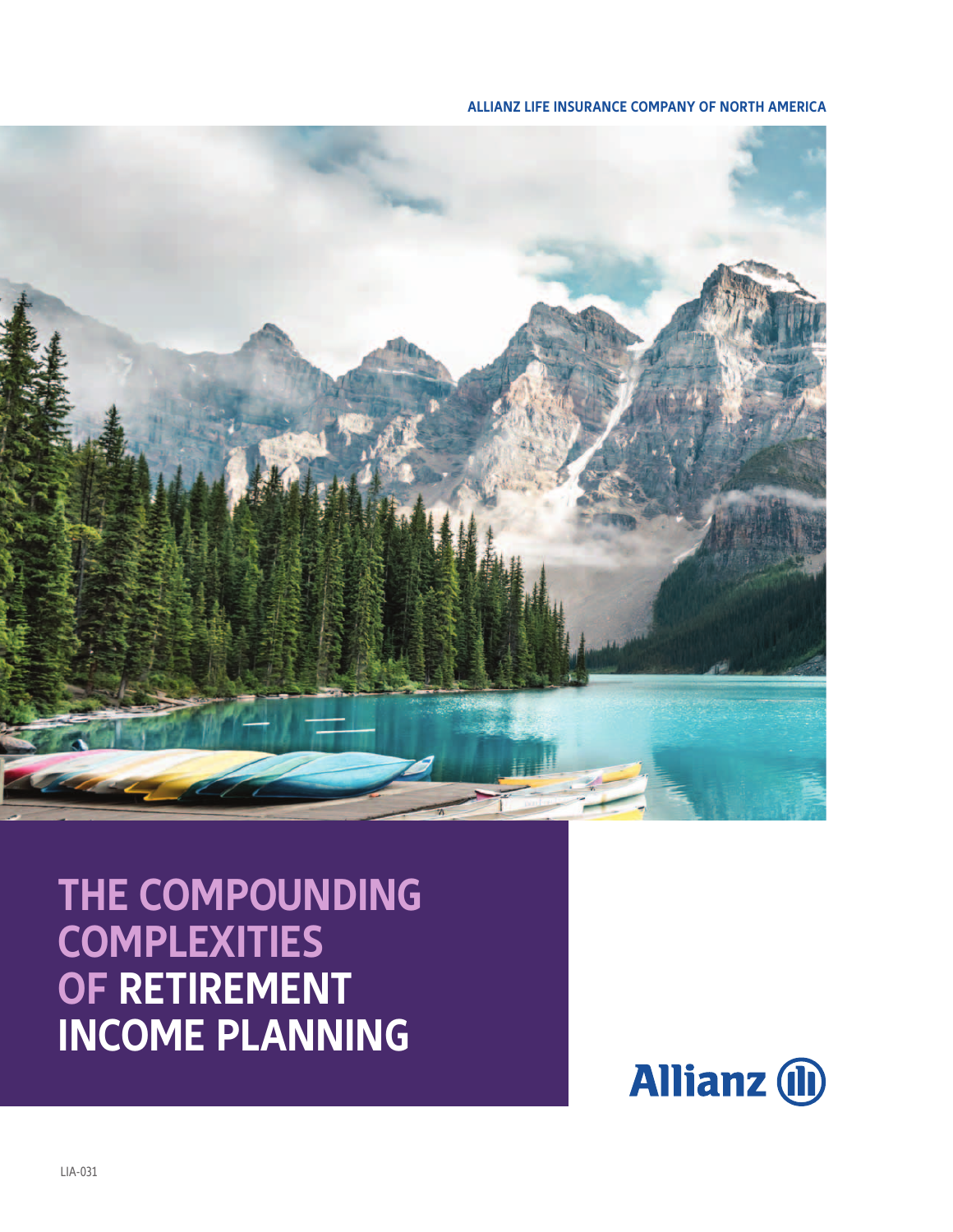## **Table of Contents**

| The Compounding of Acute Risks and the Positive Impact of Guaranteed |  |
|----------------------------------------------------------------------|--|
|                                                                      |  |
| The Compounding of Gradual Risks and the Positive Impact             |  |
|                                                                      |  |
| Helping Participants Address the Compounding Risks in Retirement  11 |  |
| Appendix A: Additional Analysis of Guaranteed Lifetime Income  12    |  |
|                                                                      |  |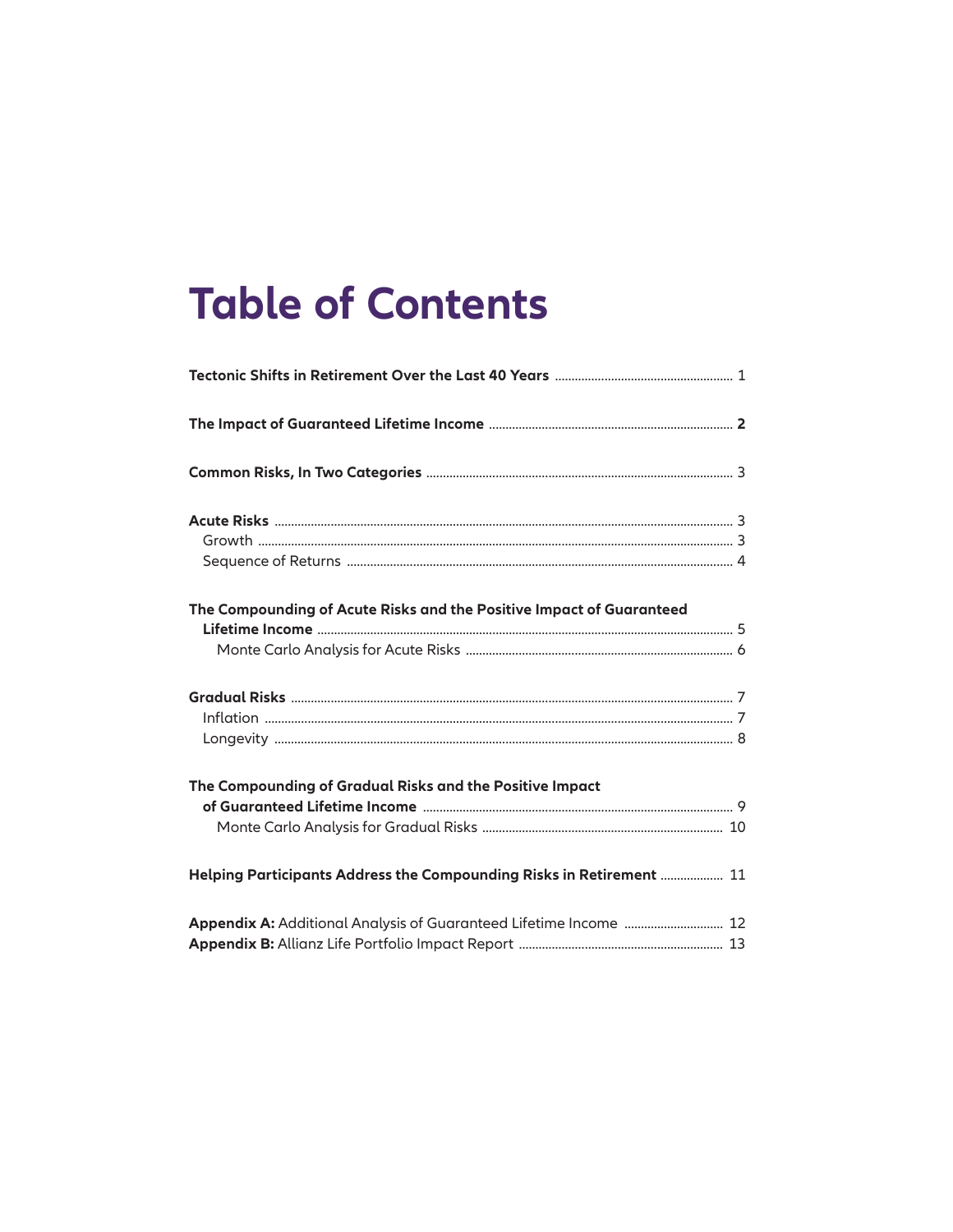# **Executive Summary**

As the retirement landscape has shifted over the years from defined benefit to defined contribution plans, the burden of managing retirement income has transferred from employers to employees. This new paradigm pushes many of the risks one faces in retirement, such as level of growth, sequence of returns, inflation, and longevity, onto retirees themselves.

This white paper examines how the compounding complexities of these retirement risks impact the level of income a retiree could achieve. We will also demonstrate how adding guaranteed lifetime income to a balanced portfolio can address these risks and improve outcomes.

## **TECTONIC SHIFTS IN RETIREMENT OVER THE LAST 40 YEARS**

It has been 40 years since the implementation of the first 401(k) plan. At that time, few could have predicted the massive impact that would have. Four decades later, 401(k)s hold the assets of approximately 60 million active participants to the tune of  $$6.9$  trillion, $^1$  and there is a clear delineation of the retirement story that happens pre-401(k) and post-401(k).

In the pre-401(k) world, a much larger percentage of American workers had access to a defined benefit or pension plan, in which employers managed all the financial risk and provided their employees with a steady stream of retirement income. When paired with social security (since 1935), this benefit provided stress-free retirement income.

Since 1981 we have seen a change in both who funds Americans' retirements and how. Initially, it was thought that a 401(k) plan would form a third source of retirement for an average employee – a "three-legged stool" approach.

| $Pre-401(k)$           | Post-401(k)                 |
|------------------------|-----------------------------|
|                        | <b>Funding Sources</b>      |
| <b>Social Security</b> | <b>Social Security</b>      |
| <b>Defined Benefit</b> | <b>Defined Contribution</b> |
| <b>FROM</b>            |                             |

While this may have been the case early on, the retirement landscape has shifted significantly over the last four decades. Since 1995 less than 10% of active retirement plans are defined benefit plans as the vast majority of employers has shifted to defined contribution (DC) plans.<sup>2</sup> This change in plan design is also a tectonic shift in who is responsible for

<sup>1</sup> Investment Company Institute and Department of Labor

2 Employee Benefits Security Administration, United States Department of Labor

funding retirement and managing retirement income. That responsibility, and all the risks and uncertainty that come with it, now sits with each individual working American.

#### **FUNDING & MANAGEMENT BURDEN**

| <b>The Employer</b> | <b>The Individual Employee</b> |  |
|---------------------|--------------------------------|--|
| <b>FROM</b>         |                                |  |

More recently, an additional shift is emerging in the retirement industry. For most of the history of the 401(k), plan sponsors have focused on the savings phase of retirement wherein employees accumulate funds during their working years. Lately, plans have begun to recognize the importance of assisting their participants in managing income during their nonworking years.

This focus on decumulation comes at a time of convergence. Significant advancements in technology and favorable legislation like the SECURE Act are coming together to create new possibilities for guaranteed lifetime income within a defined contribution plan.

#### **PLAN SPONSOR FOCUS**

| <b>Accumulation</b> | <b>Decumulation</b> |
|---------------------|---------------------|
| <b>FROM</b>         |                     |

While the shift toward DC plans transfers the burden of managing retirement risks to the employee, the newly emerging focus on decumulation provides effective tools for managing those risks. This paper will examine how an allocation to guaranteed lifetime income in a defined contribution plan can help retirees address the compounding and interconnected risks they face in preparing for a successful retirement.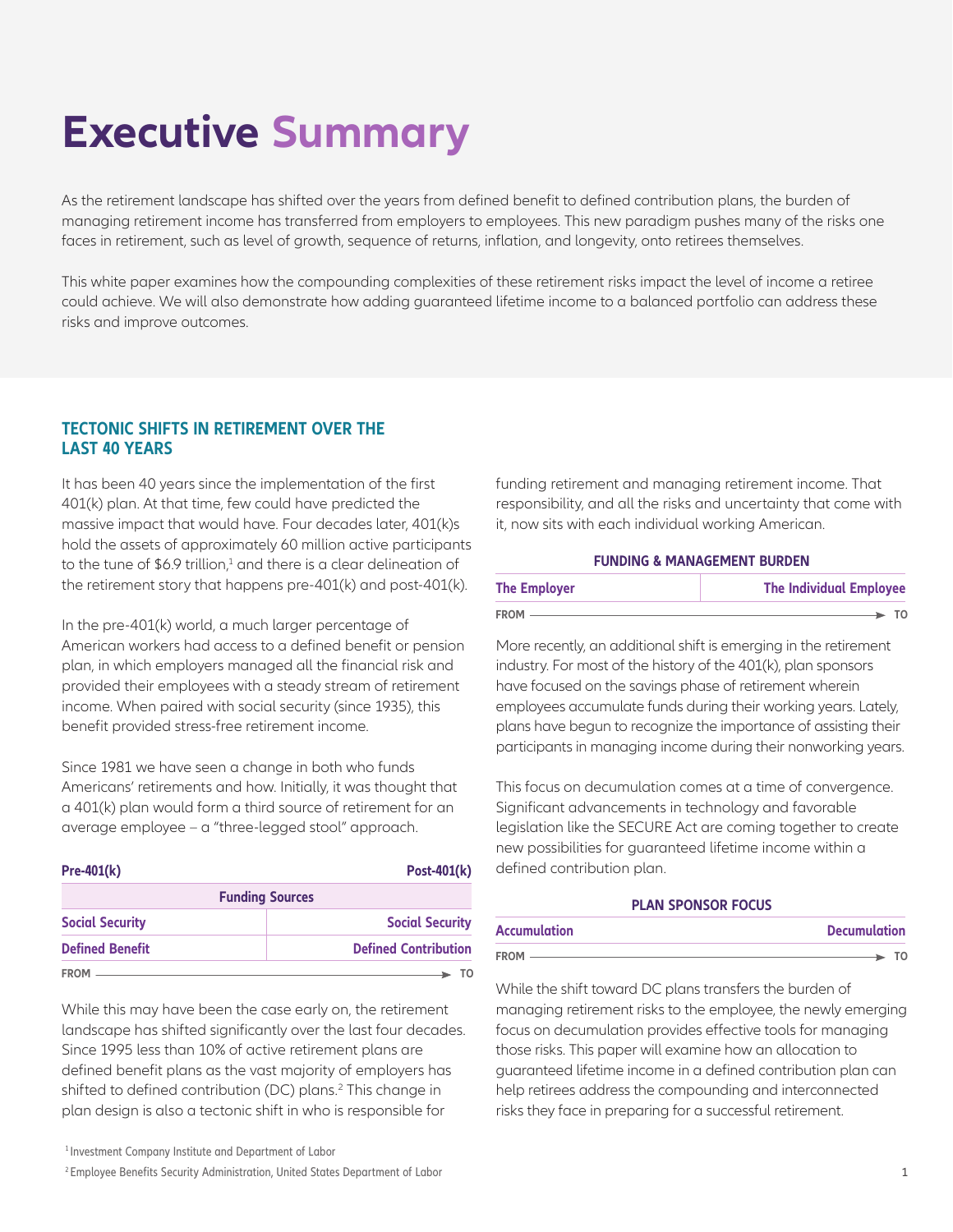## **THE IMPACT OF GUARANTEED LIFETIME INCOME**

Before focusing on specific retirement risks, we will set a baseline by analyzing the overall effectiveness of two portfolios. This initial benchmark demonstrates two things: (1) the typical plan participant does not have a high probability of success in generating a target income level for the remainder of their life; and (2) a guaranteed income solution can significantly improve those chances.

The first portfolio utilizes a standard retirement asset allocation while the second allocates a portion to a fixed index annuity with guaranteed lifetime income. The level of success is determined by the average income received across all scenarios as a percentage of the target income needed at age 95.

Our assumptions, fully listed in the Appendix, intend to represent a typical plan participant who has a target income need from the 401(k) of approximately \$1,500 per month. We've chosen a planning horizon of 30 years after retirement, to age 95, which has a 6% chance of outliving income for a male and 12% for a female. At age 95, this \$1,500 monthly income target equates to \$39,240 of income per year after adjusting for our assumed 2% annual inflation.

Under our base assumptions, our hypothetical participant will earn on average 61% of their target income at age 95 by using the first portfolio (**portfolio #1**). This means in some scenarios the full target income of \$39,240 is achieved, some scenarios achieve a portion of the target, and in the worst scenarios the retirement balance is depleted and no income is received.



For the second portfolio (**portfolio #2**), we've assumed 30% of the fixed income allocation is shifted to a guaranteed lifetime income solution. For the purposes of this analysis, the guaranteed lifetime income is a fixed index annuity with a guaranteed lifetime withdrawal benefit. Our hypothetical participant using this second portfolio will earn on average 82% of their target income at age 95.



For this white paper, we've focused on income, because for the majority of participants, outliving their assets is the primary problem rather than maximizing legacy benefits.

This is precisely what guaranteed lifetime income solutions are designed for – ensuring that the income a retiree receives will never fall to \$0. So it should not come as a surprise that the annuity will reflect well here.

There are scenarios (often high-return scenarios) where portfolios without the annuity will cover the target income and provide greater legacy benefits than the portfolio with guaranteed lifetime income. In other words, there is some tradeoff to the upside. But in looking at a standard participant, the critical role guaranteed lifetime income can play in providing a sustainable income that can weather a number of retirement uncertainties becomes clear.

The remainder of this white paper will dive deeper into four common retirement risks, highlighting the importance of addressing these risks and demonstrating how a fixed index **Portfolio #1 annuity can mitigate each.**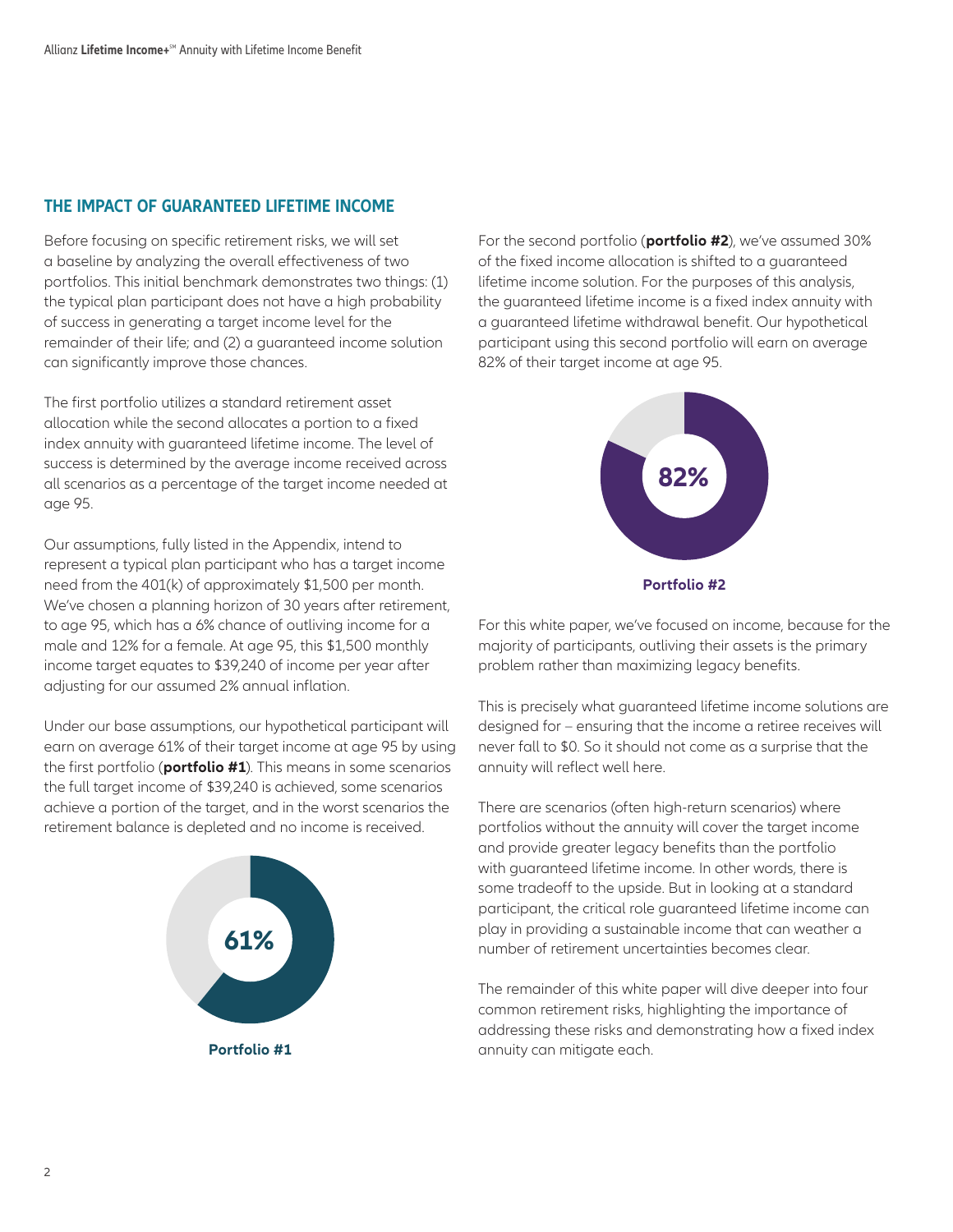## **COMMON RISKS, IN TWO CATEGORIES**

While there are many challenges an employee faces while saving during their working years, this white paper will focus on two categories of risks an individual may experience throughout retirement.

We will assess the impact of acute market-related risks that are most impactful in the early years of retirement, and gradual risks that emerge over time impacting the sustainability of income in the later years of retirement. Specifically, we will analyze the four risks below and demonstrate how a guaranteed lifetime income solution can effectively address the compounding difficulty that occurs when multiple risks arise concurrently.



## **ACUTE RISKS**

The first category of risks we'll analyze are the acute market risks. These risks can quickly derail a successful retirement in the early years after an individual moves into the retirement phase of their life.

## **Growth**



There has always been an emphasis on earning high enough returns on retirement savings during working years. However, maintaining a reasonable level of growth during retirement is also crucial to ensure savings don't run out prematurely.

The chart below shows the investment balance of three retirement portfolios of varying aggressiveness with the same level of withdrawals each year. The aggressive portfolio, which is assumed to earn an annual return of 5%, lasts 11 years longer than the conservative portfolio, assumed to earn an annual return of 2%. The asset mix and the expected return on those assets play a big role in determining how long an investment balance lasts.



Hypothetical example assumes \$1 million starting balance, 2% inflation, and retirement age 65. The conservative retirement portfolio represents 0% equity, 100% bonds. The moderate portfolio represents 35% equity, 65% bonds. The aggressive portfolio represents 60% equity, 40% bonds.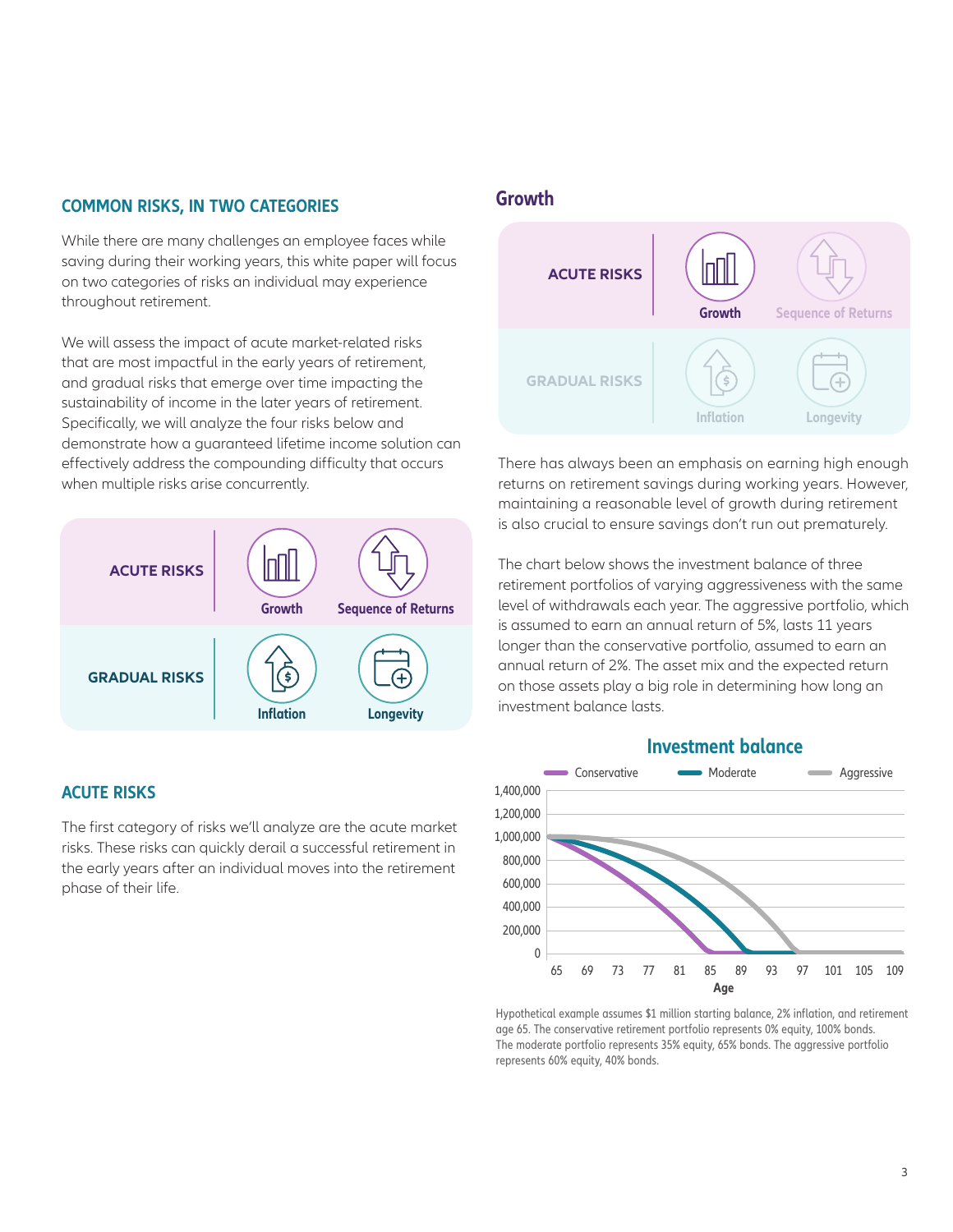Even the moderate retirement portfolio, assumed to have a 3.75% annual return, can experience a wide range of returns in actuality since it represents a 35% allocation to equities and 65% to bonds. The historical average return of the S&P 500 over rolling 20-year periods has a wide range, from a minimum of 2.7% to a maximum of 13.9%. While a retirement portfolio is balanced and not fully exposed to this level of equity volatility, even a 35% allocation to equities could result in a 3.9% difference in portfolio return from this historical range.

If instead we assume we know what returns will be and adjust the level of income to last until age 95 under given return assumptions, we see that a 2% difference in return changes an individual's retirement income payment by 25-30%. This is shown in the table below that determines affordable income under various set growth assumptions.

| Growth | 'Aff <u>o</u> rdable Income |
|--------|-----------------------------|
| 20%    | 17,000                      |
| 40%    | 22.649                      |
| 60%    | 29.213                      |

## **Sequence of Returns**



The second acute risk we will analyze is the risk of a poor sequence of returns. While average investment performance over an entire retirement has a significant impact on affordable income throughout retirement, even high growth can be wiped out if the first years of retirement experience negative growth.

When assets are withdrawn while the market is down, losses on those assets are "locked in." Unlike during the accumulation phase, that money no longer has the potential to increase if the market rises. That loss also diminishes the total value of remaining assets and could cause money to run out more quickly than anticipated.

The first 5-10 years, when the retirement account balance is the largest, are the most impactful – and vulnerable – to market volatility. The chart below shows the impact of a -10% shock to growth that occurs in different years after beginning distributions. The impact to income of this level of shock in year 1 is 50% higher than if it were to occur in year 10. Since 1950, calendar year returns of the S&P 500 have been -10% or less 11 times, or 15% of years. This shock is not unrealistic for individuals to have experienced at the start of their retirement.



**Impact to income from -10% shock**

Assumes \$500,000 starting balance, retirement age 65, 2% inflation, 4% growth except for shock year, affordable income solved to age 95.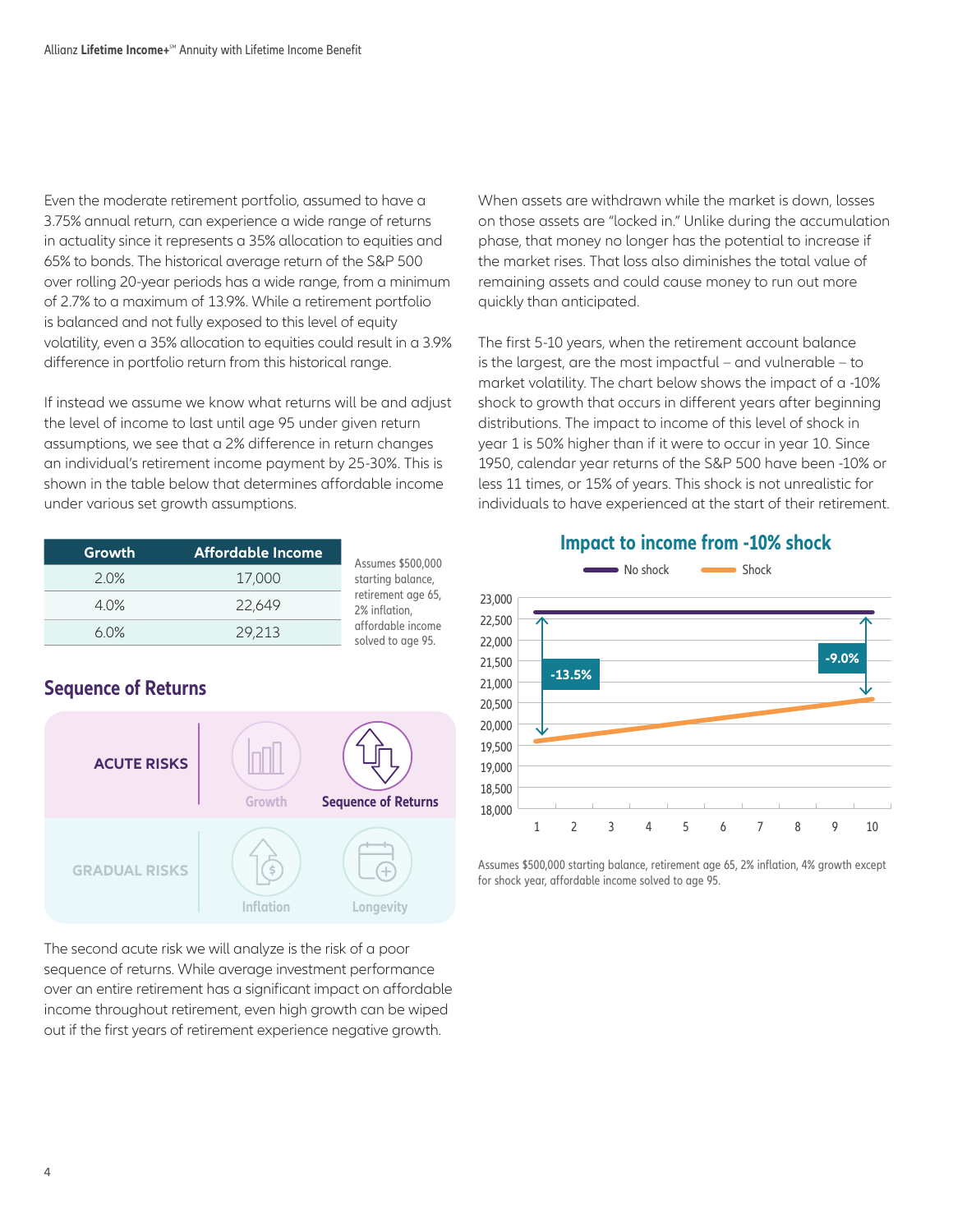Even when the overall level of growth is the same, the ordering of returns plays a significant role in determining when an investment balance could run out. The chart below shows the investment balance of three portfolios of varying aggressiveness for an individual at retirement age, each starting in an up market and a down market. Flipping the ordering of returns to start in an up market versus a down market, even while keeping the same average annual growth, has a significant impact on how long the balance lasts while taking steady income. An aggressive portfolio that has greater allocation to assets with higher volatility has a wider range of outcomes. Despite the same average return, the aggressive portfolio beginning in an up market could last 12 years longer than the same portfolio beginning in a down market.



## **Investment balance**

Hypothetical example assumes \$1 million retirement balance, 2% inflation, and retirement age 65. The conservative portfolio returns: 7%, 3%, 2%, -3%. Moderate portfolio returns: 14%, 5%, 4%, -7%. Aggressive portfolio returns: 20%, 7%, 6%, -10%. Ordering of market returns is reversed to represent an up- and down-market.

This sensitivity puts a lot of pressure on retirees. The same catalyst driving poor market performance, be it the mortgage crisis in 2008 or the COVID-19 pandemic in 2020, often causes unemployment to rise and forces many into premature and unplanned retirement during a recession.

## **THE COMPOUNDING OF ACUTE RISKS AND THE POSITIVE IMPACT OF GUARANTEED LIFETIME INCOME**



Each acute risk is difficult to manage on its own, but when combined they create a tension, compounding the complexity.

The traditional way of balancing this tension is through a diverse mix of investments to address each risk on its own. Assets with higher expected returns, such as equities, may help address the risk of low investment performance but may increase the sequence of returns risk due to increased volatility. Conservative assets, such as bonds, generally have lower volatility and may help address the sequence of returns risk, but also may come with lower expected returns and the risk of assets running out prematurely.

An alternative way to address these risks concurrently can be accomplished by adding a fixed index annuity (FIA) with a guaranteed lifetime withdrawal benefit (either built in to the contract or available through an additional-cost rider) to a retirement portfolio. An FIA allows for modest upside growth potential through interest credits that are linked to an external index, like the S&P 500. FIAs won't achieve the same upside potential as equities, however they can still mitigate the risk of poor investment performance. Through the withdrawal benefit, the guaranteed lifetime income that the annuity provides relieves some of the burden on the rest of the portfolio. This income is guaranteed to last for life, even after the portfolio value in the annuity is depleted, ensuring a retiree will never be in a situation where they are receiving no income later in retirement.

FIAs are also unique in that they provide protection against market downturns. In other words, the value of an FIA will never decrease due to market performance (the value in an annuity could decrease from any product fee charged in any year that the contract does not earn interest). This feature provides strong protection against the sequence of returns risk by removing the impact of negative market returns on a portion of the portfolio.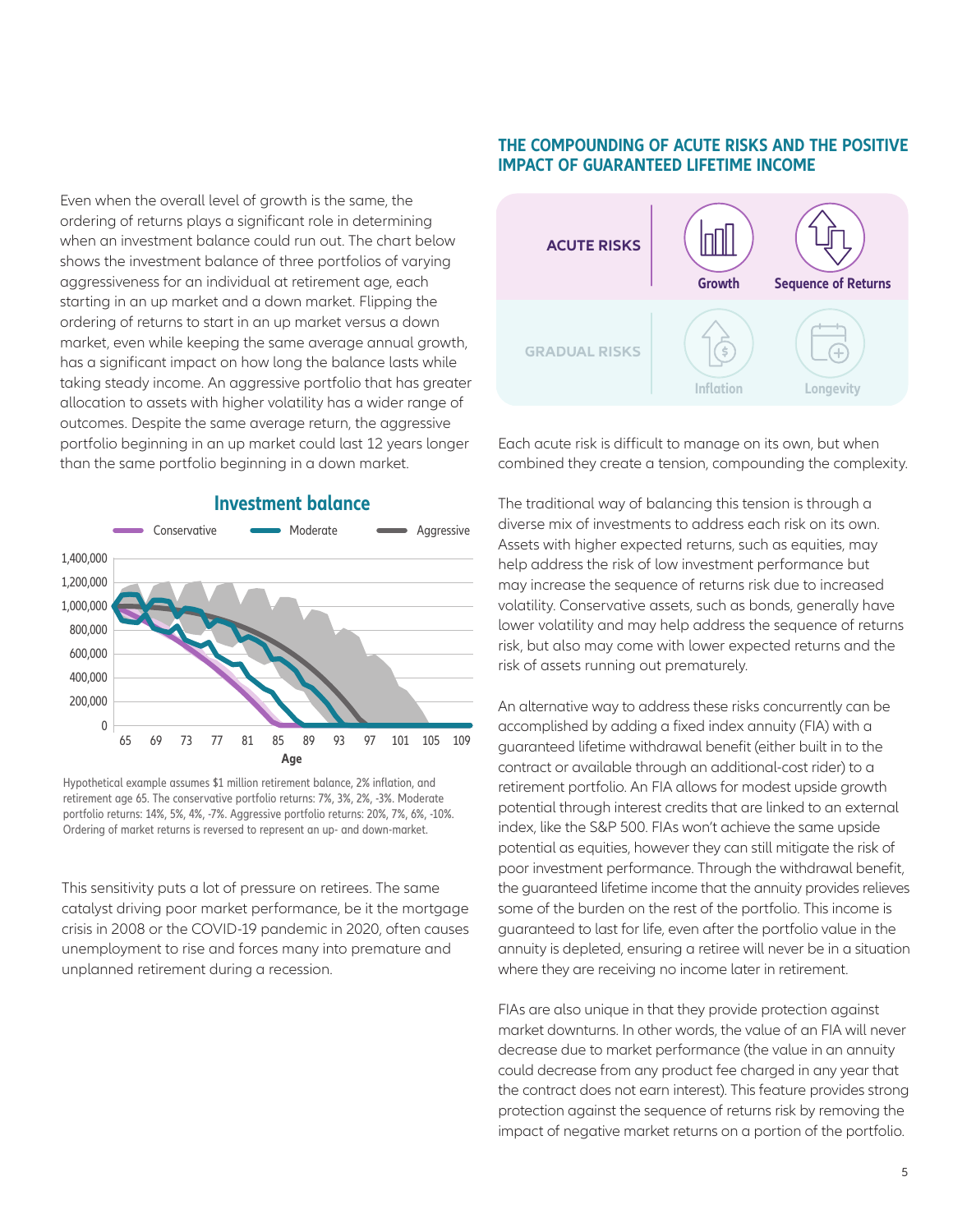## **MONTE CARLO ANALYSIS FOR ACUTE RISKS**

Using the same scenario analysis as before, we analyzed the impact of each acute risk on both the portfolio without guaranteed lifetime income, portfolio #1, and the one with it, portfolio #2.

To quantify the impact of poor investment growth, we've reduced the assumed equity return from 7% to 6%. The table below shows the impact on the average income at age 95 as a percent of the \$39,240 target we calculated earlier. **Portfolio #1** is more sensitive to the decreased arowth than **Portfolio #2** due to the quaranteed lifetime income.

| Average income achieved at 95 as percent of income needed |                                          |     |  |
|-----------------------------------------------------------|------------------------------------------|-----|--|
|                                                           | <b>Reduced Growth</b><br><b>Baseline</b> |     |  |
| Portfolio #1                                              | 61%                                      | 48% |  |
| <b>Portfolio #2</b>                                       | 82%                                      | 73% |  |

We can look at more aggressive portfolios that may do better in the base case but are much more sensitive, or vice versa for more conservative portfolios. Regardless of the aggressiveness of the remainder of the portfolio, guaranteed lifetime income can still improve outcomes and reduce the sensitivity to investment performance.

|                     | Portfolio #1    |                          |                 | <b>Portfolio #2</b>      |
|---------------------|-----------------|--------------------------|-----------------|--------------------------|
|                     | <b>Baseline</b> | <b>Reduced</b><br>Growth | <b>Baseline</b> | <b>Reduced</b><br>Growth |
| <b>Aggressive</b>   | 71%             | 58%                      | 85%             | 77%                      |
| <b>Moderate</b>     | 61%             | 48%                      | 82%             | 73%                      |
| <b>Conservative</b> | 7%              | 5%                       | 54%             | 48%                      |

Moving to the sequence of returns risk, we applied a market shock to all the scenarios at the retirement age of 65 and included recovery by age 68. The impact to the aggressive and moderate portfolios, the ones with higher allocation to more volatile assets, are much more sensitive to the impact of the market shock. As shown below, this sensitivity to market volatility can be mitigated by allocating to less risky assets, or alternatively by allocating to an FIA that provides downside protection. All portfolios with the guaranteed lifetime income have a higher level of success than their counterpart without guaranteed lifetime income.

|                     | Portfolio #1    |                                 | Portfolio #2    |                                 |
|---------------------|-----------------|---------------------------------|-----------------|---------------------------------|
|                     | <b>Baseline</b> | <b>Sequence</b><br><b>Shock</b> | <b>Baseline</b> | <b>Sequence</b><br><b>Shock</b> |
| <b>Aggressive</b>   | 71%             | 63%                             | 85%             | 82%                             |
| <b>Moderate</b>     | 61%             | 49%                             | 82%             | 79%                             |
| <b>Conservative</b> | 7%              | 3%                              | 54%             | 50%                             |

The impact is compounded when these two acute risks are combined, as shown in the table below for the moderate portfolio. For **portfolio #1**, the sensitivity from these combined risks results in a 25% range of the average percent of income achieved. **Portfolio #2** provides more protection, only resulting in a 13% difference of the average percent of income achieved. The protection from market declines of an FIA reduces the sensitivity to these acute market risks, and the guaranteed lifetime income ensures a level of income will always be provided, even when the portfolio balance is depleted.

|                                 | Portfolio #1    |                                 | Portfolio #2    |                                 |
|---------------------------------|-----------------|---------------------------------|-----------------|---------------------------------|
|                                 | <b>Baseline</b> | <b>Sequence</b><br><b>Shock</b> | <b>Baseline</b> | <b>Sequence</b><br><b>Shock</b> |
| <b>Base</b>                     | 61%             | 49%                             | 82%             | 79%                             |
| <b>Reduced</b><br><b>Growth</b> | 48%             | 36%                             | 73%             | 69%                             |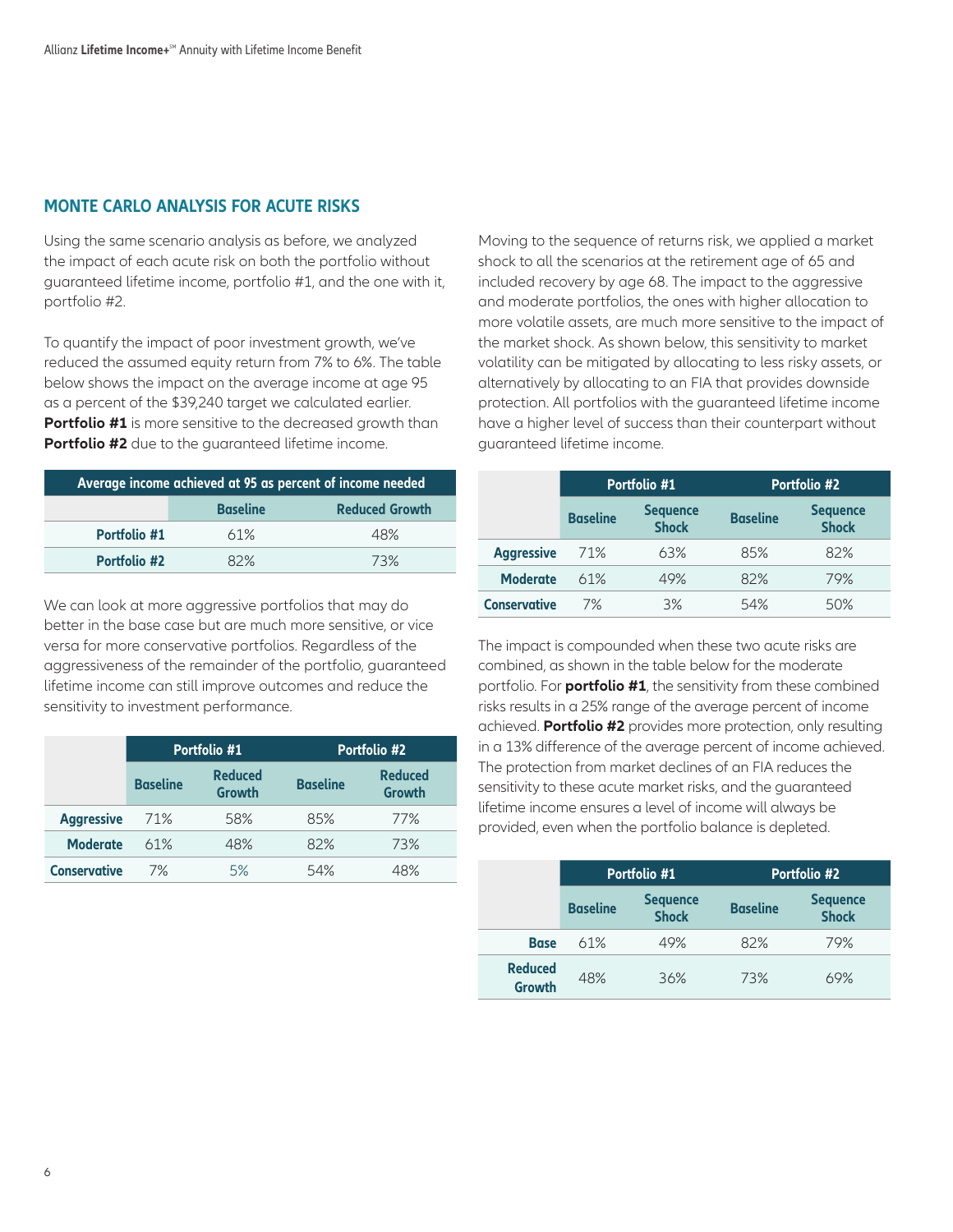### **GRADUAL RISKS**

The second category of retirement risks we'll analyze are gradual risks to retirement income. These risks occur slowly over time and may take a decade to realize, potentially creating significant challenges for retirees later in retirement. Two common gradual risks we will focus on are inflation and longevity, starting with inflation.

## **Inflation**



When the cost of living increases over time due to inflation, it creates additional challenges for retirees. Earlier in life, inflation is often offset through career advancement with salary increases and investing in more aggressive assets like equities.

As an individual nears retirement, they typically will have fewer inflation offsets. Additionally, their portfolio will shift toward a more conservative investment mix to reduce the sensitivity to market volatility as called out in the acute risks. A conservative portfolio with higher allocation to fixed income assets can inadvertently increase sensitivity to inflation due to its relationship with interest rates. Rising inflation typically leads to increasing interest rates, which diminishes the value of fixed income assets because prices of fixed income assets move opposite their yields.

In addition to conservative assets falling in value, inflation reduces purchasing power by requiring more money be withdrawn from retirement savings each year to maintain the same standard of living. Just 2% inflation can increase the cost of an item by 50% in 20 years, so the same amount of money cannot purchase the same amount of goods due to inflation.

When planning for retirement, the level of assumed inflation can have a significant impact on affordable income. For example, when planning to age 95, a 2% increase in inflation results in a 23% decrease to affordable income.

For some time, the United States has experienced stable inflation rates of around 2%. The longterm average annual inflation for the U.S. is 3.2% with periods of very high inflation in the 1970s. The table at right shows the historical U.S. average inflation rates over the 20-year period starting in the year shown.

|      | 20-year average inflation |  |  |
|------|---------------------------|--|--|
| 2000 | 217%                      |  |  |
| 1990 | 279%                      |  |  |
| 1980 | 428%                      |  |  |
| 1970 | 632%                      |  |  |
| 1960 | 472%                      |  |  |
| 1950 | 221%                      |  |  |

More specifically, price changes of specific goods and services vary significantly with some of the largest increases in expense categories where retirees naturally spend more of their income.

For example, a 65-year-old typically spends 10% of total expenses on health care, but that expenditure doubles to 20% by age 85. The graph below shows inflationary changes in the basket of medical services compared to all consumer goods.





Source: U.S. Bureau of Labor Statistics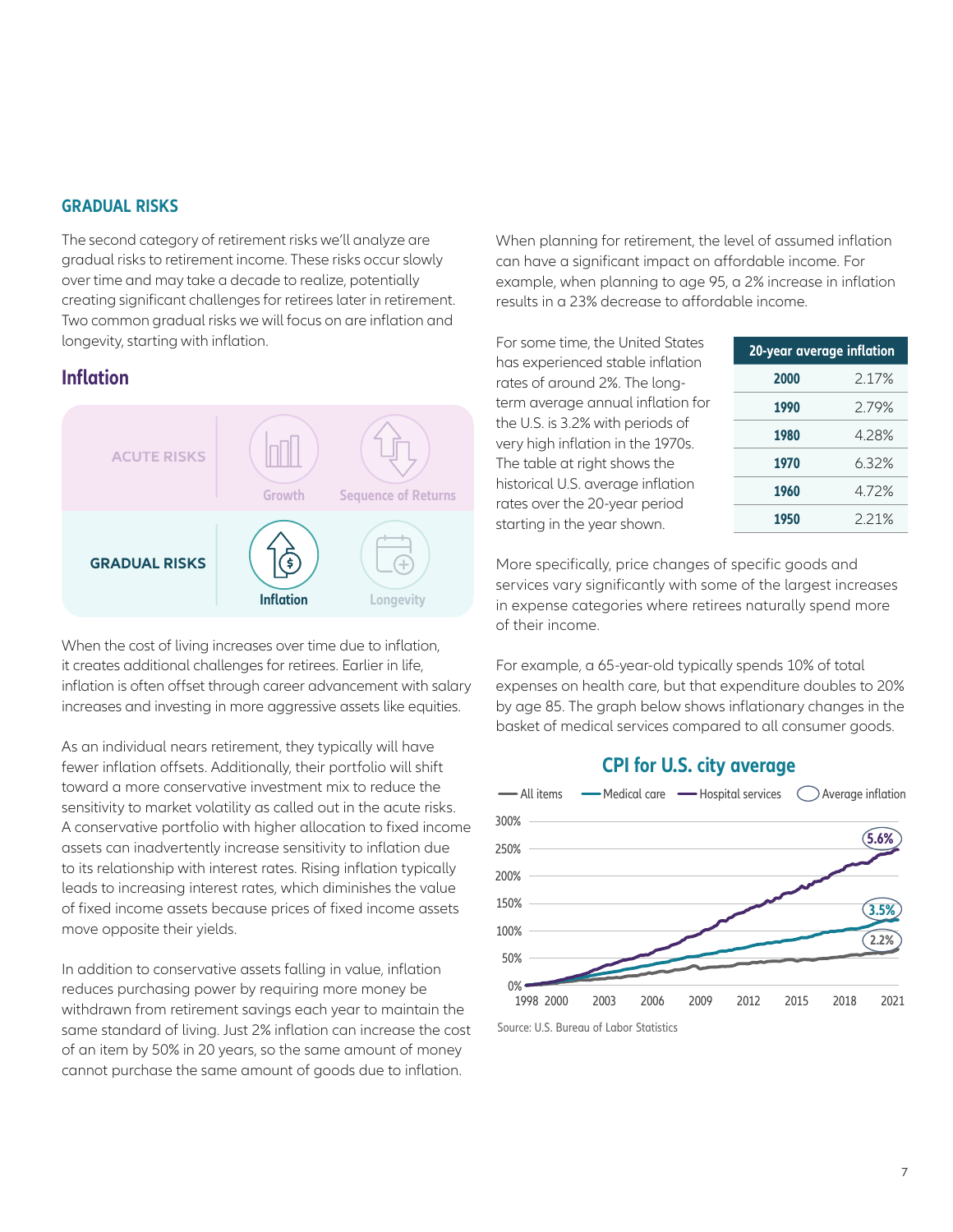## **Longevity**



The second gradual risk we will analyze is longevity – how decreased 34%. long someone will live. The amount of time an individual must prepare for retirement income to last is lengthening, creating more uncertainty in retirement planning. According to the Social Security Administration, in 1940, a 65-year-old male was expected to live another 12.7 years and another 14.7 years for a 65-year-old female. In 2019, the life expectancy has increased to 18.1 and 20.7 for men and women, respectively – approximately a 40% increase in the expected length of retirement one must prepare for.

Traditionally, the way to plan for the uncertainty of longevity is to plan far enough out that the chance of outliving assets is reasonably low. This can be thought of as self-insuring, but it means that an individual takes a much lower income than their portfolio could afford in planning to life expectancy.

The amount of retirement income an individual can afford is highly sensitive to the expected length of retirement. Planning to the average life expectancy of 83 for a male results in over 65% more annual income than planning to age 100. However, only planning to life expectancy means there is a 50% chance of outliving retirement income, versus only a 3% chance of outliving income when planning to age 100.



**Affordable income living to a known age**

Assumes \$500,000 starting balance, retirement age 65, 2% inflation, 4% growth.

Alternatively, there is the wait-and-see approach, which requires bigger adjustments later on if longevity is realized. As a retiree ages, their life expectancy increases, creating a moving target for income planning. The male life expectancy at the retirement age of 65 is 83. But once that same retiree reaches age 80, their new life expectancy is 90. The chart below shows the amount of income a retiree can afford at each age when adjusting to their updated life expectancy each year. As they age, they must adjust both for their shrinking investment balance and their increased life expectancy, reducing the level of income they can afford each year. After 20 years, their affordable income has



Example assumes \$1 million retirement balance, 4% growth, 2% inflation, and retirement age 65.

Affordable income is the amount of income the retiree can take in a given year and resets each year based on remaining retirement savings and future life expectancy.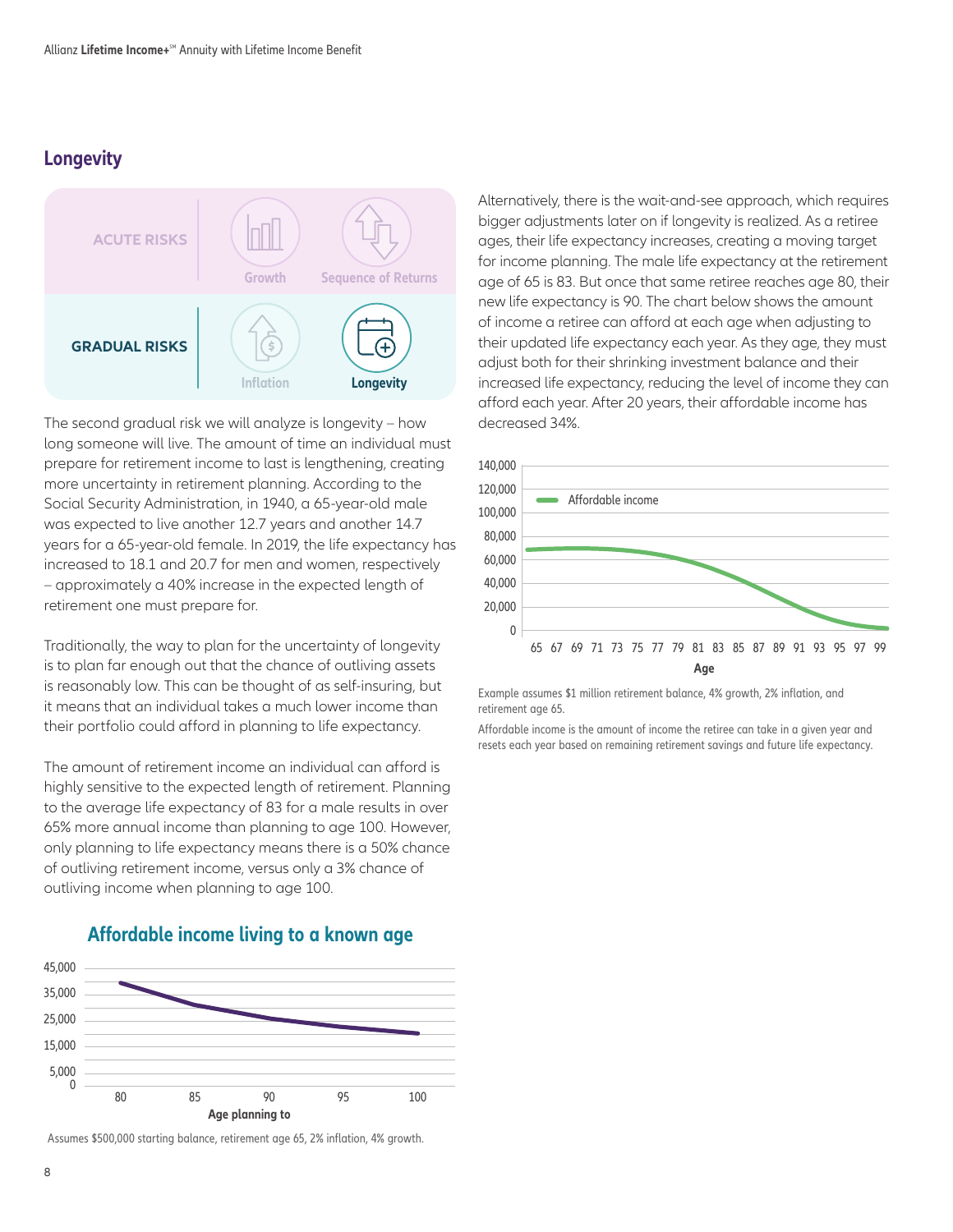### **THE COMPOUNDING OF GRADUAL RISKS AND THE POSITIVE IMPACT OF GUARANTEED LIFETIME INCOME**



Each of these gradual risks on their own can have a significant ideal income later in life, cutting it in half at age 95. impact on income, but inflation stresses longevity as it continues to compound and reduces purchasing power through retirement. This is a relatively new challenge retirees must face as life expectancy increases and the amount of time in retirement lengthens. The chart below shows how the impact of these two risks emerges gradually over time.

The ideal income represents starting retirement income increasing each year for inflation. The affordable income is the same as referenced above – the amount of income a retiree can take if they adjust each year for updated life expectancy and remaining investment balance. The gap widens over time to a point where the retiree must greatly reduce their standard of living.



Hypothetical examples assume \$1 million retirement balance, 4% growth, 2% inflation, and retirement age 65.

Guaranteed lifetime income solutions are specifically designed to address the risk of outliving one's assets by providing income even after the annuity's value is depleted. The chart below shows the same simplified example as above, but includes another solution with guaranteed lifetime income from an FIA with increasing income potential. The increasing income feature in the annuity used in this analysis means the guaranteed income has potential to grow each year based on interest credits. These increases can help address the impact from inflation. While there is some tradeoff early on (the starting income with the annuity is 13% lower), the annuity significantly reduces the gap between affordable income and



Hypothetical example assumes \$1 million retirement balance, 4% growth, 2% inflation, and retirement age 65. Assumes 50% of the starting retirement balance is allocated to the annuity with 10-year deferral, 2% indexed interest credits, and 4.25% payment percentage.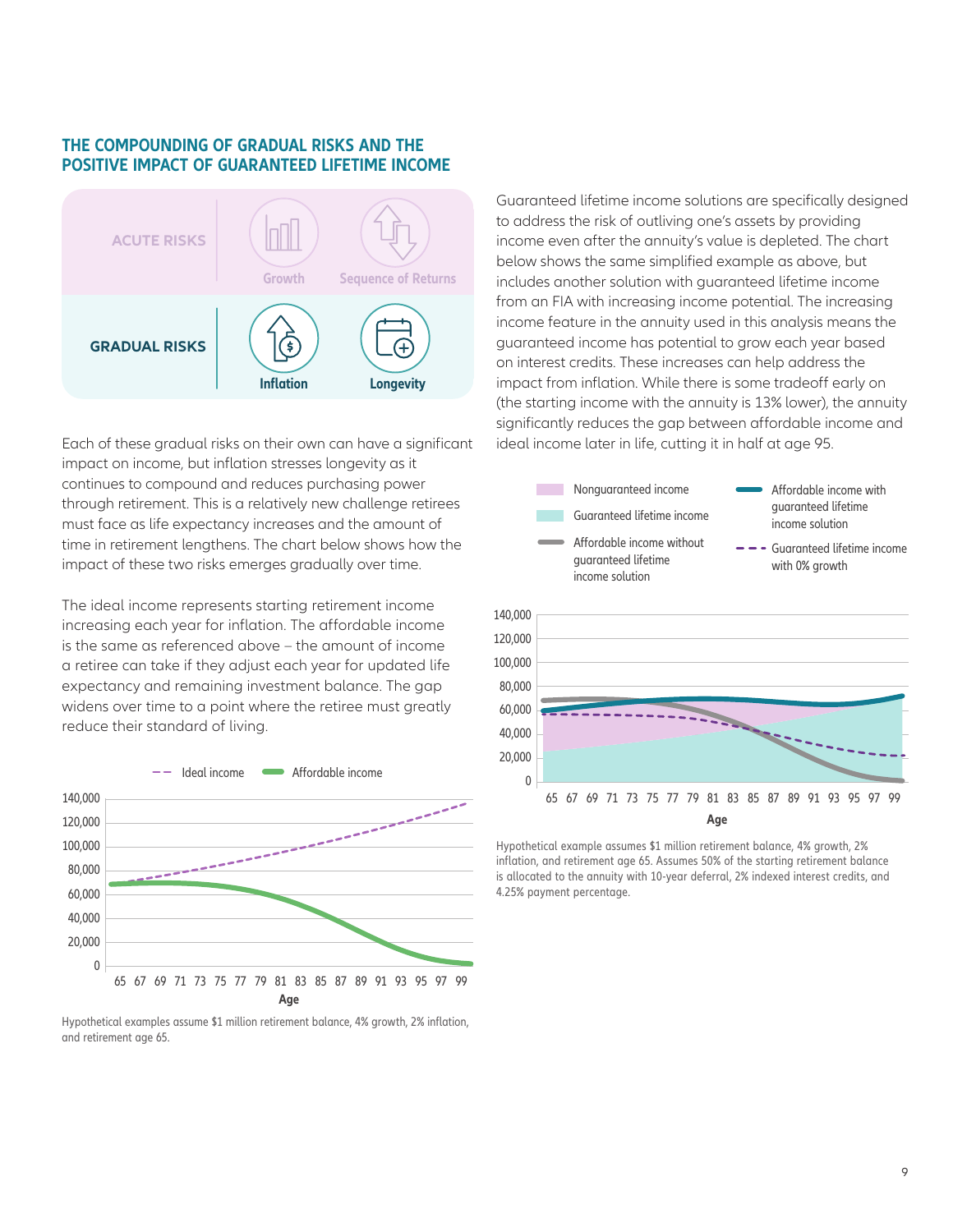### **MONTE CARLO ANALYSIS FOR GRADUAL RISKS**

Using the same scenario analysis as before, we analyzed the impact of each gradual risk for our hypothetical participant for both portfolios with and without guaranteed lifetime income. To understand the sensitivity to longevity risk of each portfolio, we adjust the planning horizon to ages 90, 95, and 100. The table below shows the probability of outliving each of these ages for a male and female 65 year old, as well as the likelihood that one spouse will live to these ages. For example, a 65-year-old female has a 32% chance of living beyond age 90. In other words, planning to age 90 may not be sufficient for 32% of female retirees.

|                | <b>Survival Probability</b> |               |              |
|----------------|-----------------------------|---------------|--------------|
|                | <b>Male</b>                 | <b>Female</b> | <b>Joint</b> |
| <b>Age 90</b>  | 21%                         | 32%           | 46%          |
| <b>Age 95</b>  | 6%                          | 12%           | 17%          |
| <b>Age 100</b> | $1\%$                       | 3%            | 4%           |

Applying these different planning horizons to our two portfolios, we see the reduced sensitivity of **portfolio #2** from the guaranteed lifetime income kicking in. For **portfolio #1** without guaranteed lifetime income, extending the investment horizon from age 90 to age 100 decreased the average income percent 34%, from 79% to 45%. This is compared to the portfolio with the annuity that only decreased 12%. For **portfolio #1**, the cost of planning to the wrong age is much higher without the protection of the guaranteed lifetime income.

| Average income achieved at target age as percent of income needed |              |                     |
|-------------------------------------------------------------------|--------------|---------------------|
|                                                                   | Portfolio #1 | <b>Portfolio #2</b> |
| Age 90                                                            | 79%          | 89%                 |
| <b>Age 95</b>                                                     | 61%          | 82%                 |
| Age 100                                                           | 45%          | 77%                 |

As mentioned earlier, inflation compounds the impact of longevity by reducing the purchasing power of retirement income. Layering on a 50bp increase to inflation to a total annual inflation of 2.5%, we see this compounding effect on both portfolios and the protection that guaranteed lifetime income provides. For **portfolio #1**, the uncertainty from these risks that we show below results in a 50% (79%-29%) range of the average percent of income achieved. **Portfolio #2** provides much more protection, only resulting in a 26% (89%- 63%) difference of the average percent of income achieved. Guaranteed lifetime income ensures that the income a retiree receives will never fall to \$0, regardless of the value of their investment balance or how long they live.

|                | Portfolio #1    |                                      | <b>Portfolio #2</b> |                                      |  |
|----------------|-----------------|--------------------------------------|---------------------|--------------------------------------|--|
|                | <b>Baseline</b> | <b>Increased</b><br><b>Inflation</b> | <b>Baseline</b>     | <b>Increased</b><br><b>Inflation</b> |  |
| Age 90         | 79%             | 66%                                  | 89%                 | 79%                                  |  |
| <b>Age 95</b>  | 61%             | 45%                                  | 82%                 | 71%                                  |  |
| <b>Age 100</b> | 45%             | 29%                                  | 77%                 | 63%                                  |  |

While all annuities provide protection against longevity risk, not all annuities provide the same level of protection against inflation. The annuity used in this analysis has an increasing income feature, described above, that allows for potential increases to the guaranteed income based on the interest credits. As shown in the results above, this feature can help address the impact of inflation and relieve some pressure from the rest of the portfolio.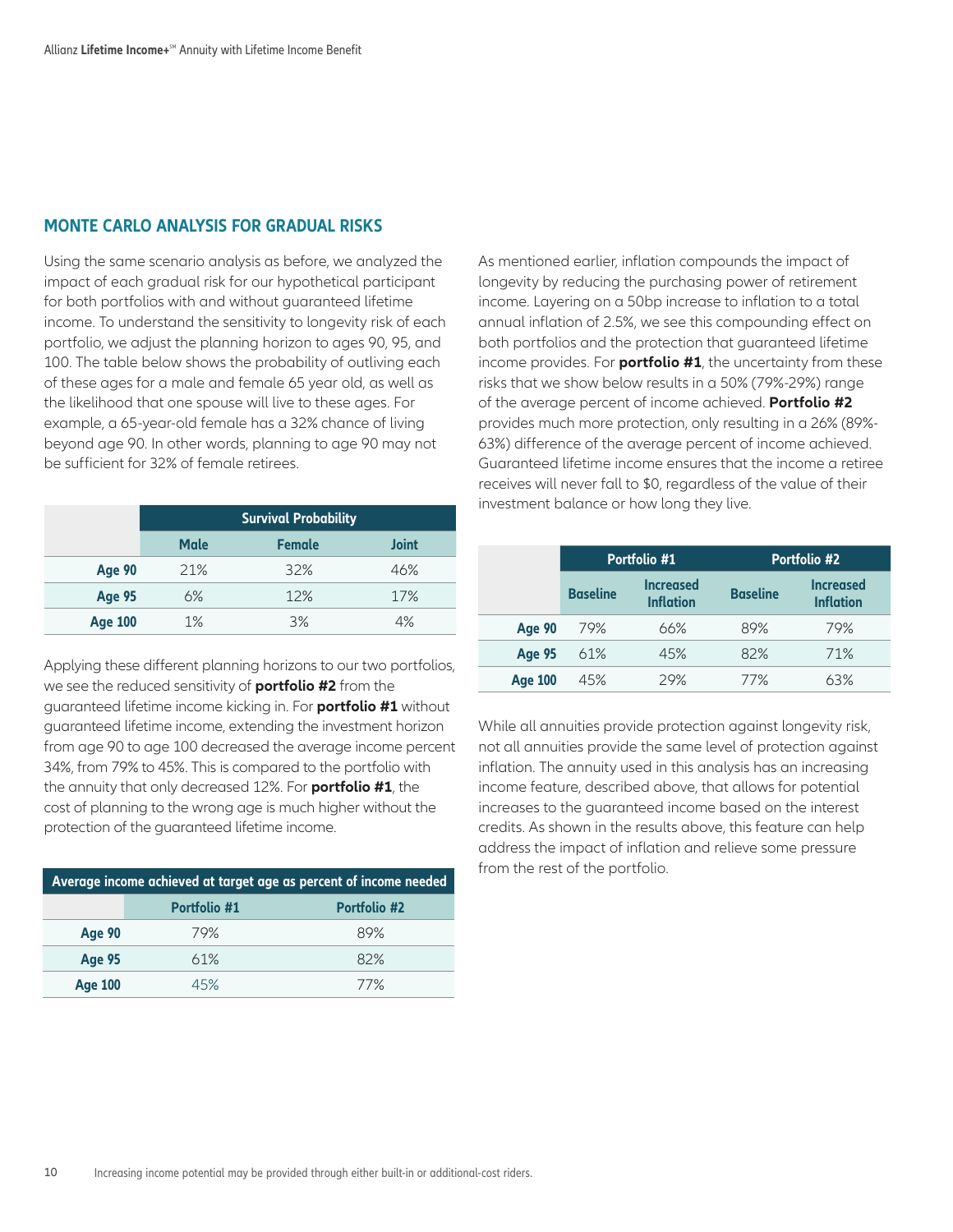## **HELPING PARTICIPANTS ADDRESS THE COMPOUNDING RISKS IN RETIREMENT**

Over the last 40 years, the retirement landscape has seen tectonic shifts, while the burden on individual working Americans to both fund and manage their retirement income has increased substantially. With the application of new technology, favorable legislation like the SECURE Act, and a heightening emphasis on decumulation, guaranteed income solutions are quickly becoming available within employersponsored defined contribution plans.

While no one investment option addresses all challenges perfectly, a guaranteed lifetime income solution like a fixed index annuity can help mitigate the effects of all four common risks analyzed in this paper. This table shows the impact of individual risks, but when combined, the gap between the portfolios was even greater.

| Average income achieved at 95 as percent of income need |                 |                                 |             |                                                  |                  |
|---------------------------------------------------------|-----------------|---------------------------------|-------------|--------------------------------------------------|------------------|
|                                                         | <b>Baseline</b> | <b>Reduced</b><br><b>Growth</b> | <b>Risk</b> | Sequence Increased Increased<br><b>Longevity</b> | <b>Inflation</b> |
| Portfolio #1                                            | 61%             | 48%                             | 49%         | 45%                                              | 45%              |
| <b>Portfolio #2</b>                                     | 82%             | 73%                             | 79%         | 77%                                              | 71%              |

An annuity complements a balanced retirement portfolio by providing guarantees where traditional investments may fall short. Annuities provide accumulation potential with protection from market downturns while also offering guaranteed income with the potential to address the effects of inflation for life. By allocating a portion of their portfolio to a guaranteed lifetime income solution, participants may have greater confidence in their retirement income strategy.

To understand the impact of guaranteed lifetime income for the plan participants you serve, you can request a customized portfolio impact report based on your participant demographics, capital market assumptions, and asset allocations. Visit www.allianzlife.com/dcplan or email retirement-income@allianzlife.com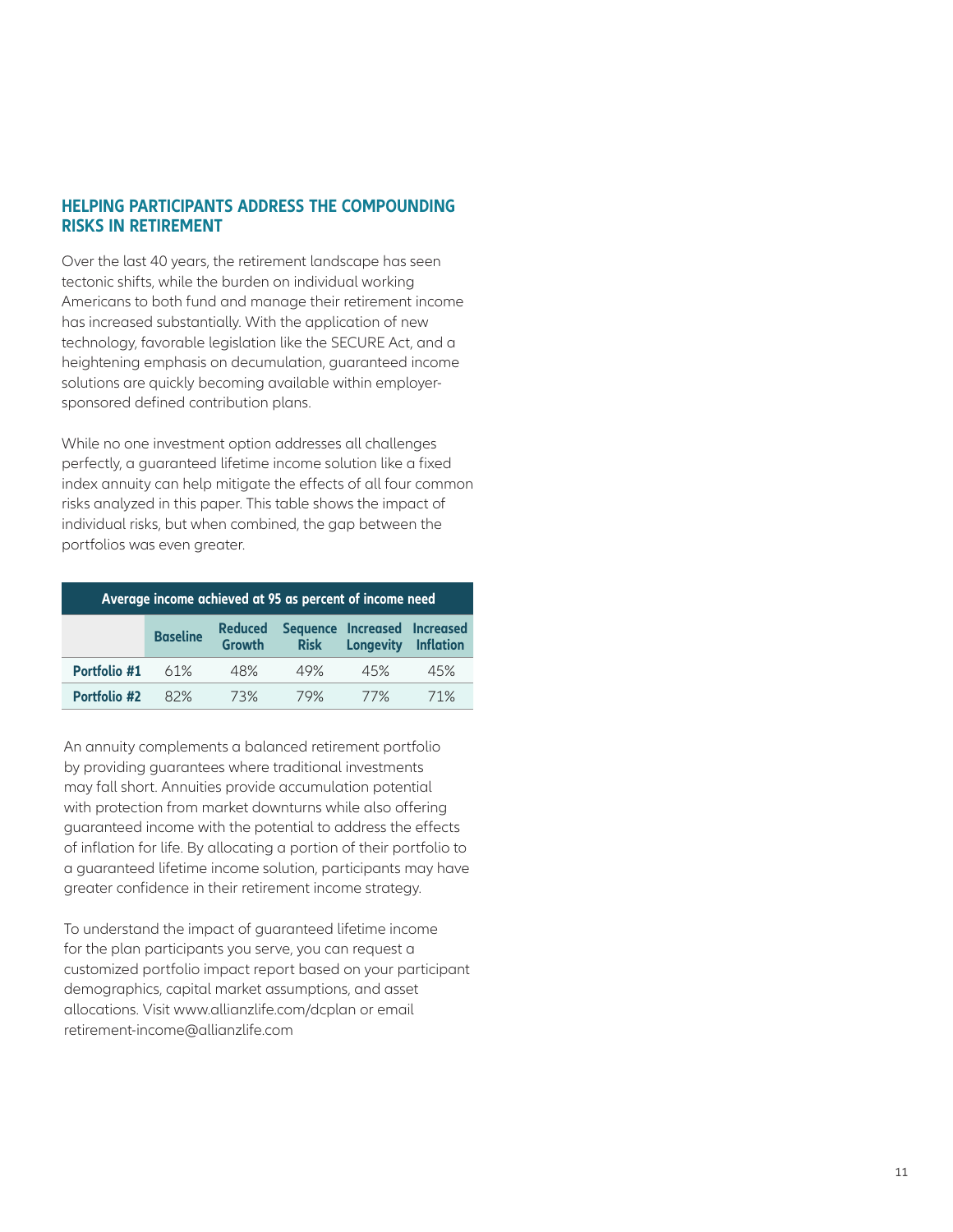## **Appendix A**

## **ADDITIONAL ANALYSIS OF GUARANTEED LIFETIME INCOME**

#### **Guaranteed Lifetime Income in Tail Scenarios**

Previous analysis has focused on the income achieved on average across all scenarios. With retirement planning, it is important to assess all scenarios to understand the range of possible outcomes. Now we will analyze the 15<sup>th</sup> and 85<sup>th</sup> percentile to understand the impact of guaranteed lifetime income closer to the tails.

The table below shows the income and the remaining investment balance, or legacy wealth, at age 95 for different scenarios. The low scenario in the tables below is the average of the 10% of scenarios centered on the 15<sup>th</sup> percentile, the high scenario is centered on the 85<sup>th</sup> percentile, and the median is centered on the 50<sup>th</sup> percentile.

In the median and high scenarios, both portfolios are equally successful in providing the income needed and each have assets remaining in their portfolio. Counterintuitively, **portfolio #2** with the annuity results in higher remaining assets than **portfolio #1**. The increasing income from the annuity can help address the impact of inflation, relieving the burden on the rest of the portfolio.

The low scenario, on the other hand, is where the value of the annuity is highlighted. Annuities are uniquely designed to address the risk of outliving one's assets. In the low scenario where the investment balance has been depleted, the guaranteed lifetime income still provides a portion of the income needed.

|               | Annual income at age 95 |                     | Legacy wealth at age 95 |                     |
|---------------|-------------------------|---------------------|-------------------------|---------------------|
|               | Portfolio #1            | <b>Portfolio #2</b> | Portfolio #1            | <b>Portfolio #2</b> |
| Low           | \$0                     | \$13,104            | \$0                     | \$0                 |
| <b>Median</b> | 39.240                  | \$39,240            | \$164,822               | \$361,880           |
| <b>High</b>   | 39,240                  | \$39,240            | \$771,111               | \$1,186,551         |

#### **The Median Plan Participant**

So far we have focused on the value of guaranteed lifetime income for an above-average participant. Now, we will adjust our demographic assumptions to reflect the median participant, keeping all other capital market and allocation assumptions the same.

The median participant balance for a 55-year-old employee is just under \$100,000 and the median salary is \$75,000. Again applying the average annual contribution rate, we come to annual contributions of \$7,500 each year. The median income for a 65-year-old retiree is \$30,000. Again assuming a 401(k) will need to cover 42% of that total income need, we come to a monthly income need of \$1,000 per month from this 401(k) analysis. This equates to \$26,160 in annual income at age 95 after adjusting for inflation.

For **portfolio #1** (without guaranteed lifetime income), the participant will earn on average only 16% of their target income at age 95. In the majority of scenarios, their investment balance will have run out. Even in the 85<sup>th</sup> percentile of scenarios, representing a high scenario, the participant is still earning less than 20% of their target income need. While this is a bleak picture, this represents half of working Americans today.



These hypothetical examples are for illustration purposes only.

When we add just a 30% allocation to guaranteed lifetime income, we see large improvement across most scenarios.

On average, they will achieve 46% of their target income need. More notably, in the low and median scenario, even though their investment balance has run out, they still receive a portion of income guaranteed for life. While the participant still does not achieve their target income in the majority of scenarios, the median participant's situation could be significantly improved due to the guaranteed lifetime income.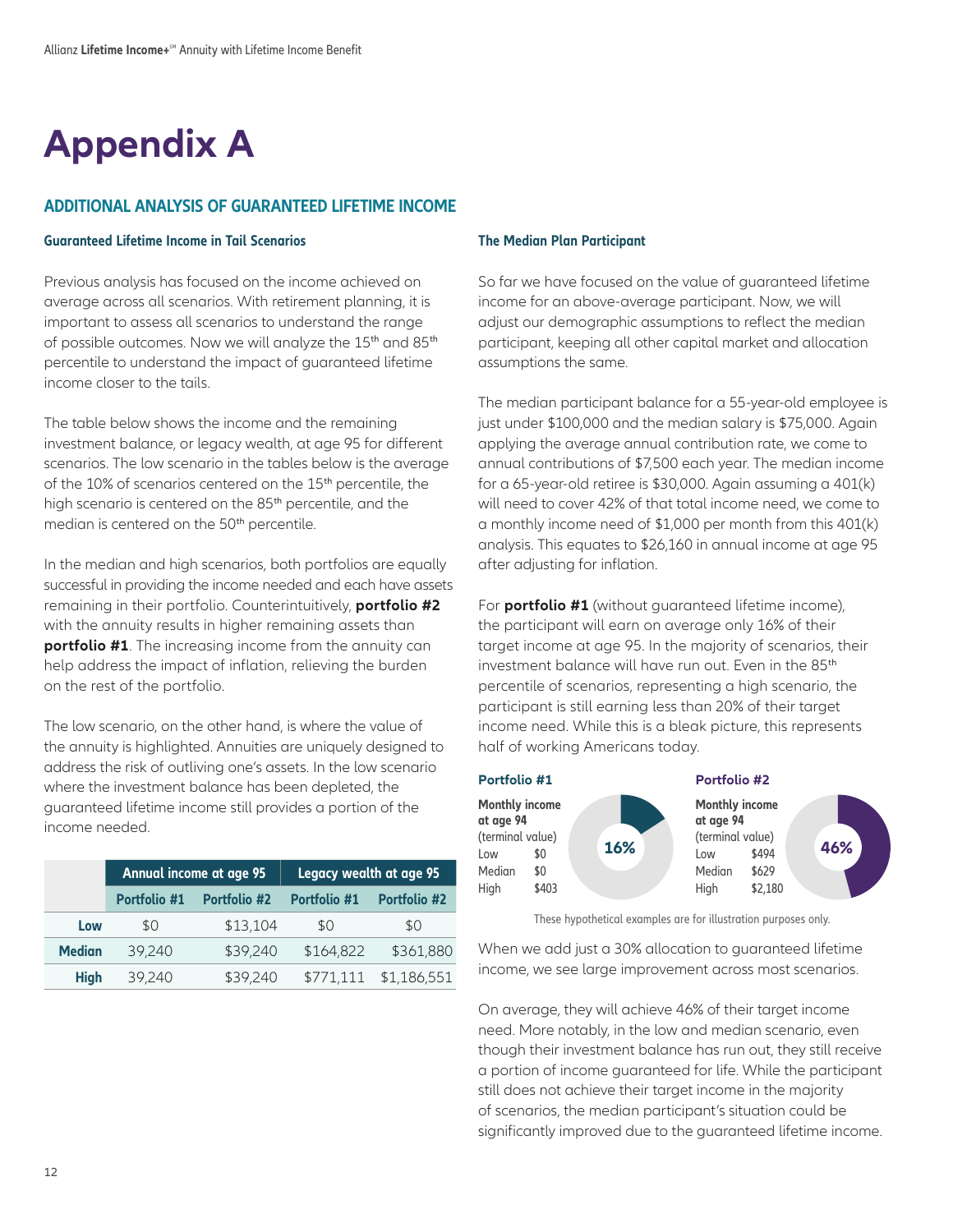## **Appendix B**

## **ALLIANZ LIFE PORTFOLIO IMPACT REPORT**

The results shown throughout this white paper are based on the assumptions below. Allianz Investment Management US LLC built the Portfolio Impact Report to demonstrate the probability of achieving retirement goals by using model hypothetical portfolios and 5,000 Monte Carlo simulations. It was built as a tool to show lifetime income using forwardlooking capital market assumptions.

The annuity used in this analysis is the **Allianz Lifetime Income+SM Fixed Index Annuity** and its **Lifetime Income Benefit** that can be added to a defined contribution retirement plan. In addition to providing tax deferral, accumulation potential, and a death benefit for beneficiaries, contributions to **Allianz Lifetime Income+** can help manage the combined risks through its innovative **Lifetime Income**  Benefit, which has an increasing lifetime income design.<br>\*All portfolios begin with 70% allocation to equities, but grade to different levels of

|                                 | Portfolio #1<br>(without annuity)        | Portfolio #2<br>(with annuity) |  |
|---------------------------------|------------------------------------------|--------------------------------|--|
| Age                             |                                          | 55                             |  |
| <b>Retirement Age</b>           | 65                                       |                                |  |
| <b>Planning Horizon</b>         | 95                                       |                                |  |
| <b>Income</b>                   | $$1,500/m$ onth <sup>1</sup>             |                                |  |
| <b>Initial Value</b>            | \$250,000 <sup>2</sup>                   |                                |  |
| <b>Contributions</b>            | $$12,000/m$ onth, 3% growth <sup>3</sup> |                                |  |
| <b>Equity Allocation*</b>       | 70% to 40%<br>70% to 40%                 |                                |  |
| <b>Bond Allocation*</b>         | 30% to 60%                               | 0% to 30%                      |  |
| <b>Annuity Allocation</b>       | O%                                       | 30%                            |  |
| <b>Inflation</b>                |                                          | 2%                             |  |
| <b>Equity Return/Volatility</b> | 7%<br>$\sqrt{2}$                         | 16%                            |  |
| <b>Bond Return/Volatility</b>   | 2%                                       | 4%<br>$\sqrt{2}$               |  |
| <b>Equity-Bond Correlation</b>  | $-15%$                                   |                                |  |

<sup>1</sup> Average annual income at age 65 is \$42,000. 58% of this income comes from sources other than personal savings, such as Social Security or pensions. Social Security Administration 2 Morningstar

3 Morningstar and Vanguard How America Saves 2019 study

|                    | <b>Allianz Lifetime Income+ Assumptions</b> |  |  |
|--------------------|---------------------------------------------|--|--|
| <b>Payout Rate</b> | 425%                                        |  |  |
| Fee                | 0.50%                                       |  |  |
| S&P 500 Index Cap  | 2.50%                                       |  |  |
|                    |                                             |  |  |

|                               | <b>Sensitivities Applied</b>                                                         |
|-------------------------------|--------------------------------------------------------------------------------------|
| Growth                        | -1% shock to equities throughout projection                                          |
| <b>Sequence</b><br>of Returns | At age 65: -30% to equity return, -5% to<br>bond return; includes recovery by age 68 |
| <b>Inflation</b>              | +0.50% shock to inflation throughout projection                                      |
| <b>Longevity</b>              | Investment horizon to ages 90, 95, and 100                                           |

equities at the retirement age of 65. The aggressive portfolio allocates 60% to equities at 65, the moderate portfolio allocates 40%, and the conservative portfolio allocates 0% to equities.

Methodology and assumptions used in simulations: S&P 500® used as a proxy for US Large Cap, BBgBarc US Agg Bond used for US Bonds, and MSCI EAFE or MSCI EM used for Global Equity (depending on allocation). Hypothetical outcomes were derived from 5,000 Monte Carlo simulations. This goal increases annually with inflation. No advisory fees or taxes are reflected. Bonds yields are mean reverting. Equity dividends are reinvested continuously. Bonds are zero-coupon with a constant 7-year maturity. Monthly income goal is not changed as account balances decrease. Annuities are given first priority as an income source, followed by the sale of securities. Securities are sold in proportion to asset class account values. Income accelerator for guaranteed income is 150% with an income builder credit of 2.00%.

Increasing income potential of the Allianz Lifetime Income+SM Annuity is provided through an automatically included income rider at no additional cost.

Withdrawals are subject to ordinary income tax and, if taken prior to age 59½, a 10% federal additional tax.

This content is for general informational purposes only. It is not intended to provide fiduciary, tax, or legal advice and cannot be used to avoid tax penalties; nor is it intended to market, promote, or recommend any tax plan or arrangement. Allianz Life Insurance Company of North America, its affiliates, and their employees and representatives do not give legal or tax advice. You are encouraged to consult with your own legal, tax, and financial professionals for specific advice or product recommendations.